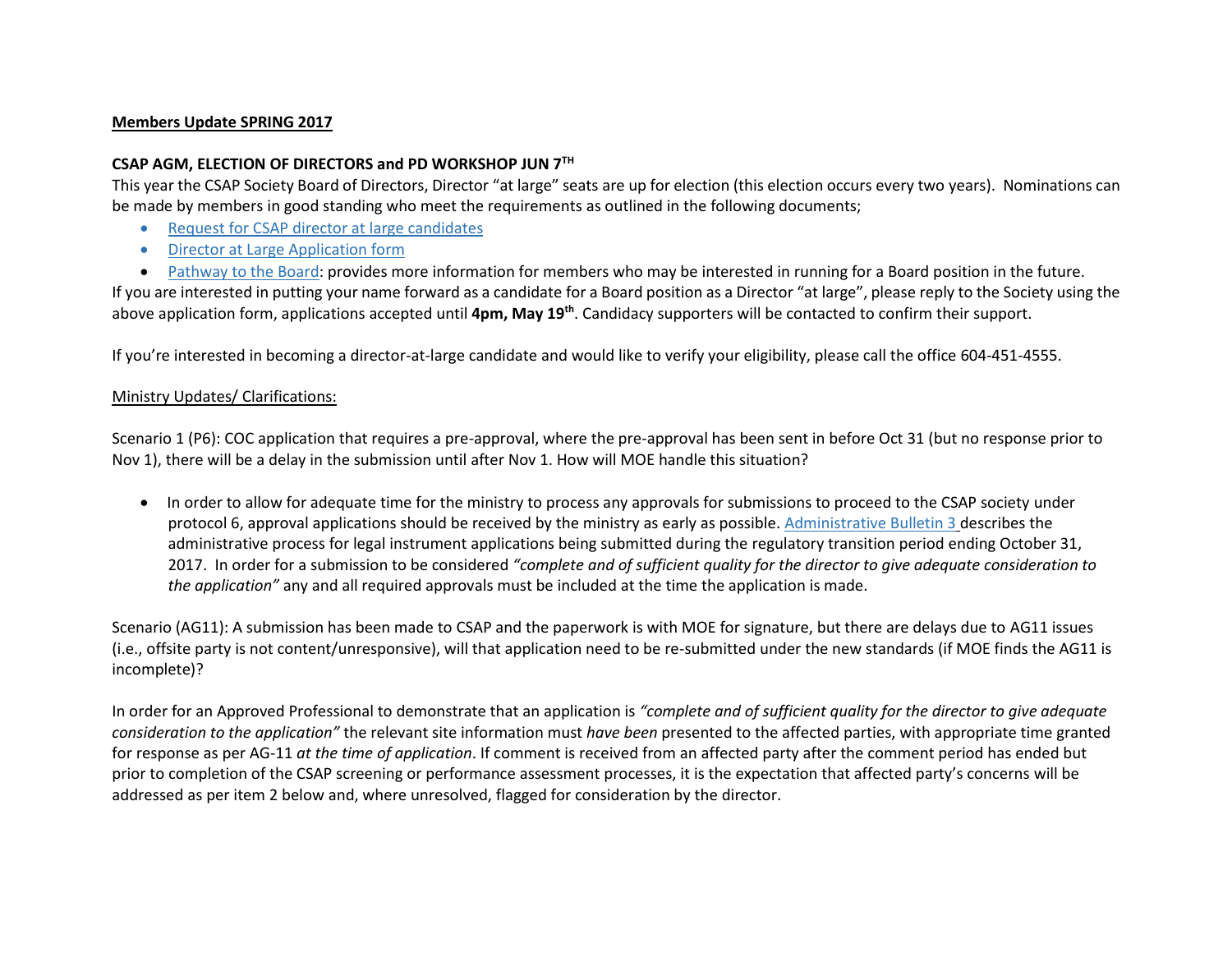If comment is received from an affected party after the comment period has ended and after the submission has been forwarded to the director for signature, but prior to issuance of a legal instrument, these comments must be promptly forwarded to the ministry for the director's consideration.

- 1. For those parties that are non-responsive, in order for an application to be considered complete, the submitting AP must ensure communication has been attempted in accordance with Administrative Guidance 11. "*The source parcel owner is expected to provide to the affected parcel owner in writing by registered letter, the information shown in Appendix 2 item 2). If a written response is not received by the source parcel responsible person within 30 days, the ministry expects the source parcel responsible person to contact the affected parcel owner again, this time by telephone, email or in person requesting a response to the original communication. If contact is made, a request must be made by the source parcel responsible person for a response to the registered letter within an additional 30 days from the time of the telephone, e-mail or personal contact*."
- 2. For those parties that respond to the applicant, and object to the terms and conditions of a legal instrument, in order for an application to be considered complete, the submitting AP must either:
	- a) obtain agreement from the affected party regarding the terms and conditions of legal instrument issuance, or
	- b) in instances where agreement cannot be reached, address the comments received by the affected party and cite the rationale for making the recommendation for issuance of the legal instrument. These instances of unresolved differences should be identified for the directors consideration in the detailed screening worksheet.

It is the ministry's experience that option "b" above is not uncommon for affected parcels remediated by application of risk assessment where the assessment assumes use limitations to current and future use of the parcel (e.g., depth restrictions for building foundations). For submitting APs pursuing options 1 or 2b, please note that applications made under these circumstances may be vulnerable to rejection if the restrictions are deemed inconsistent by the director with section 12(5) of the CSR. Applications brought forward under options 1 or 2b may also be vulnerable to appeal according to Part 8 of EMA. If an application is rejected, or the director is instructed to rescind a legal instrument by a ruling from the Environmental Appeal Board or other legal tribunal, subsequent applications made after November 1, 2017 would be subject to the new standards in the stage 10 amendment.

## **CSAP Committee Reports**

Full content for all committee reports is available in the News section of the CSAP website.

## Performance Assessment Committee Updates

The PAC would like to inform/remind the AP community of the following:

- The Annotated SoSC has been revised to include a fillable checklist in Section 4.2, Hydrogeology. The checklist can be copied and pasted into your SoSC. Using the checklist will ensure all necessary information is provided in this section, and is highly recommended; however,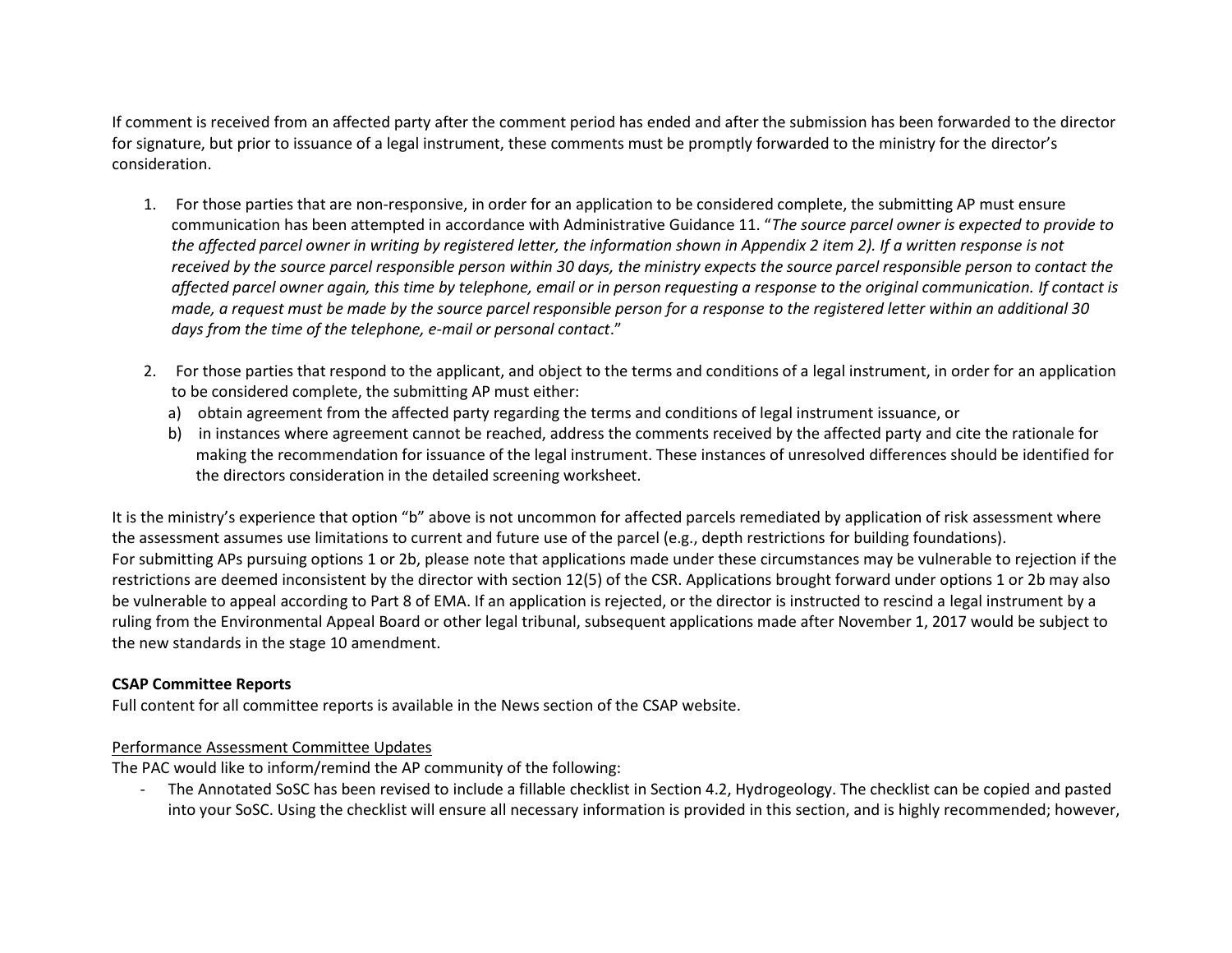rationale and any additional details providing clarification should be included in this section (as text) as appropriate. The revised SoSC is available [here.](http://csapsociety.bc.ca/wp/wp-content/uploads/ATT-2_SummarySiteCondition_Annotated_REV4a_DRAFT.pdf)

- A reminder that if Protocol 13: Screening Level Risk Assessment is used in a risk assessment, if the SLRA fails for one or more pathway, a Detailed Quantitative Risk Assessment (DQRA) is required. In this case, the correct instrument to apply for is a Detailed Risk-Based CofC. It is also noted that additional documentation beyond that required for a SLRA is required for a DQRA (see Technical Bulletin 2).
- Once the Omnibus Standards come into effect on Nov 1 2017, submissions must include the new standards and the associated method detection limits (MDLs). If the laboratory MDLs for non-detect potential contaminants of concern (PCOCs) do not meet the new standards (i.e., the old MDLs do not meet the new standards) the MoE will not consider the site to be satisfactorily delineated nor remediated.
- [The Administrative Screening Guidance](http://csapsociety.bc.ca/wp/wp-content/uploads/CSAP-Admin-and-Detailed-Screening-Guidance-_tsk-May5-CS-comments-1.pdf) has been updated.
- [Professional Judgment paper](http://csapsociety.bc.ca/wp/wp-content/uploads/ATT-3_-CSAP-Professional-Judgement-May2nd.pdf) is now available.
- With advances in chemical analytical methods and technologies the method detection limits (MDLs) decrease overtime so the historic detection limit may be above the current standard. After November 1, 2017, site investigation in BC must use the new standards and the associated new MDLs to meet the new standards. If the MDL of old non-detect data cannot meet new standards, then technically the site is neither satisfactorily remediated nor delineated. If all historical data is less than a MDL that is not technically contamination.
- In cases where historic results are non-detect at a level above the new standard, professional judgement should be used to design a program that will demonstrate whether the historic levels are also below the current standards. For soil samples this may involve making inferences from soil and groundwater data or limited sampling in areas with the highest probability of contamination. For groundwater and vapour this may involve making inferences from other media or limited sampling in areas with the highest probability of contamination if wells still exist. Complete resampling should only be conducted as a means of last resort.

#### Detailed Screening Update

CSAP has responded to recent enquires concerning AG11 communications and the inclusion of email communications with affected parcel owners with the application. CSAP would like to remind AP's of the [AG11 Communications Template](http://csapsociety.bc.ca/wp/wp-content/uploads/CSAP-AG-11-Communications-Template-Version-1-May-30-2016.docx) which includes the following disclaimer when AG11 communications are undertaken to ensure the recipient understands that the email may become part of the public record.

#### Geodetic Elevations and Instrument Conditions

Members should be aware that restrictions on the instrument with reference from depth from grade, such as use of vapour attenuation factors or depth to impacted soil layers, may in some cases need reference to geodetic elevations rather than depth to grade dependent on the site. There is no hard and fast rule as to when this may be required by MOE and practitioners should consider contacting MOE if they are unclear on this requirement for a particular site or set of circumstances.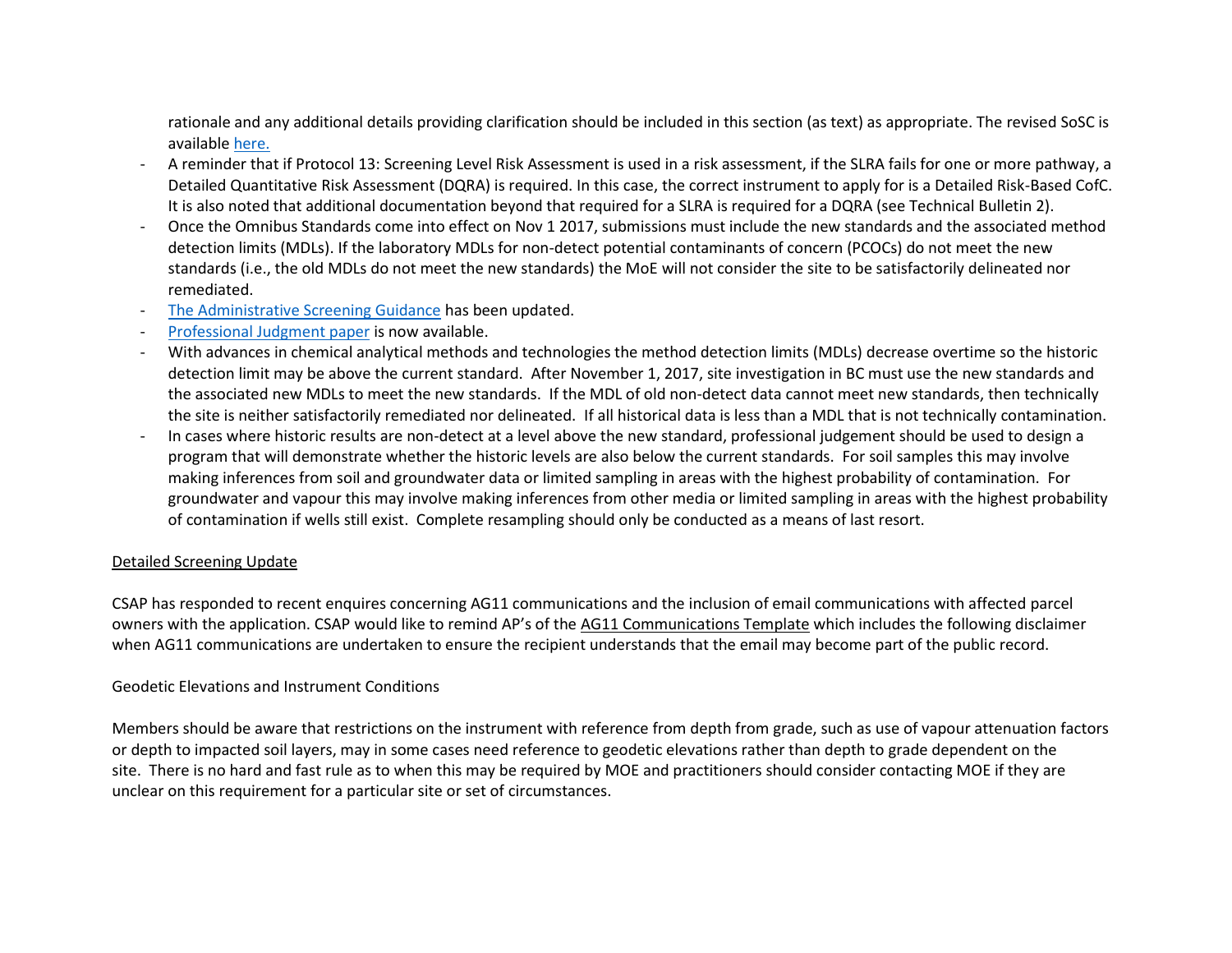# Technical Review Committee Updates:

The Technical Review Committee's main focus for 2017/18 is organizing reviews of draft Omnibus-related guidance documents. The first set of documents came out in March 2017 and CSAP has concluded our review and provided comments to MOE. CSAP would like to take this opportunity to thank the following AP's for a job well done and for their recent contribution of time to review the March release of Omnibus documents:

| <b>Protocol 4</b>                  | <b>Guy Patrick</b>   | Patty Carmichael |             |                 |                |
|------------------------------------|----------------------|------------------|-------------|-----------------|----------------|
| <b>Protocol 18</b>                 | Chuck Jochems        | Gary Lin         | Jim Laidlaw | Audrey Wagenaar | Michael McLeay |
| <b>Administrative Guidance 3</b>   | <b>Bob Symington</b> | Paul Webb        |             |                 |                |
| <b>Administrative Guidance 5</b>   | <b>Bob Symington</b> | Paul Webb        |             |                 |                |
| Synopsis on new methods-Lab Manual | Cindy Ott            |                  |             |                 |                |

The next set of draft documents are due to come out in July 2017 and there will be 60 day comment period. Given the summer timing, we anticipate it will be difficult to identify members for the reviews – please consider getting involved because this is one of the best ways to get to know the incoming guidance and your time is paid. Se[e list of documents here](https://www.surveymonkey.com/r/7S8WQJV) – and to indicate your expertise and interest. There will also be an opportunity to sign up for reviewing these documents at the upcoming AGM on June  $7<sup>th</sup>$ , 2017.

The second area of focus for the TRC in 2017/18 is implementing a several special projects. These include:

- Preparing a layman's guide to AP practice
- Assisting with revising Protocol 2 (site-specific numerical soil standards) by developing "look-up" tables
- Analyzing CSR risk assessment guidance to identify areas of overlap with conflicting guidance then recommending solutions to address those conflicts
- Using seed money to begin developing CSAP's role/vision for electronic capture of data and information for sites with submittals to MOE (i.e., GIS-based approach)
- Further assessment (beyond the FY 2016/17 CSAP project) of the implications of the revised CSR standards using data compiled by five companies

It will be a busy year for the TRC – we appreciate you stepping forward to help with reviews in July/August 2017.

## Membership Updates:

## **IMPORTANT NOTICE REGARDING THE CSAP EXAMS 2017 SCHEDULE**

Based on the November 1, 2017 effective date for the Omnibus Update to the Contaminated Sites Regulation, the usual (November) time period for offering the numerical standards assessment, regulatory, and risk assessment examinations will be moved: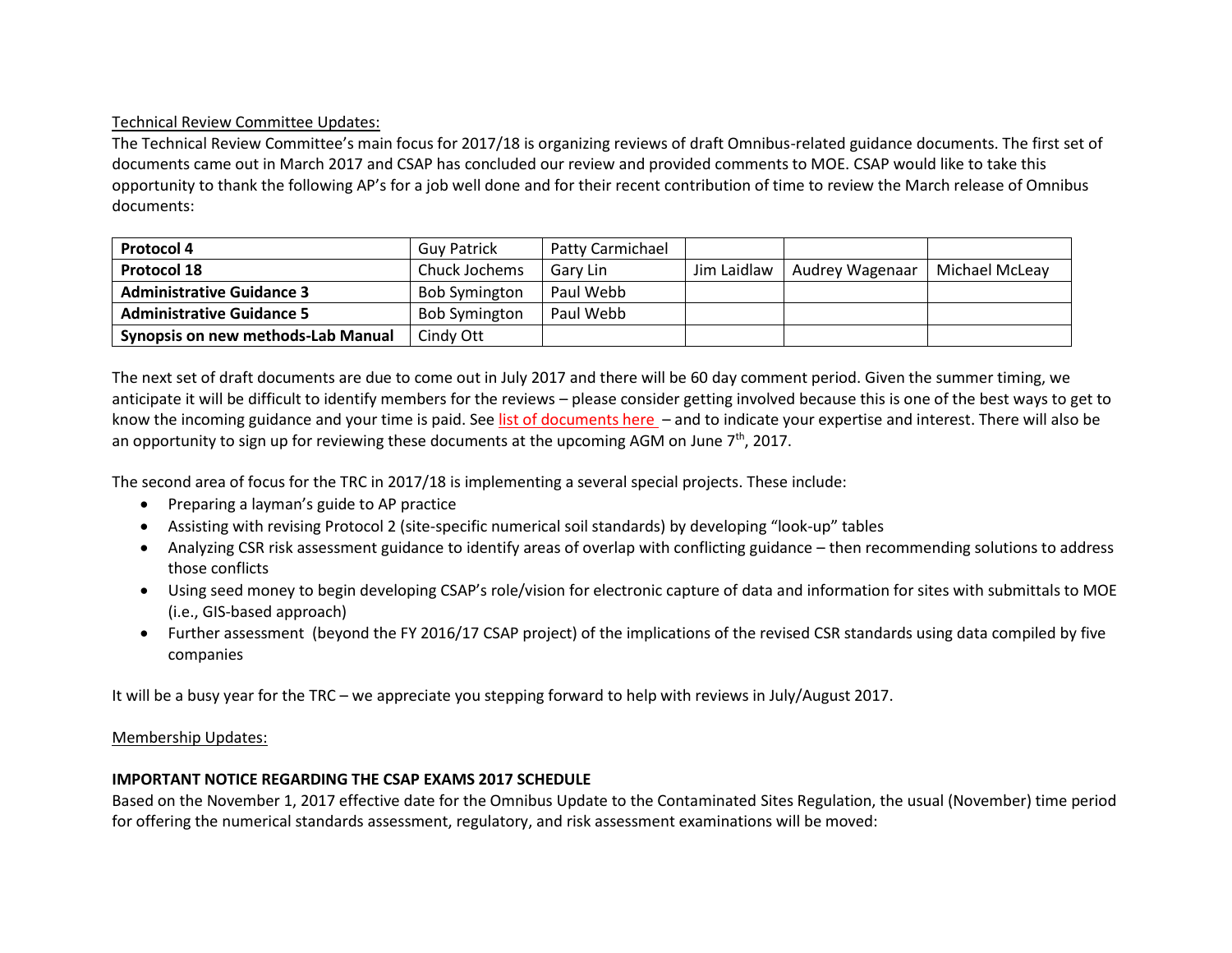- From: Numerical Exam November 14<sup>th</sup> Regulatory Exam – November 15th Risk Exam – November 16<sup>th</sup>
- To: **Numerical Exam – February 6th, 2018 Regulatory Exam- February 7th, 2018 Risk Exam – February 8th, 2018**

As a consequence, the deadline for applications to write the exam will be extended to **Friday, September 1, 2017.**

CSAP held our first New Members Orientation meeting on April.21st, 2017 and it was a success!

#### Professional Development Committee Updates:

**Fall PD Workshop first call for abstracts:** First call for presentation abstract for the annual CSAP Fall PD Workshop to be held in November. Given the timing, the focus of the workshop is expected to be the implementation of the Omnibus standards; however, we welcome other abstracts related to Contaminated Sites issues. If you are interest in presenting, please send your one page abstract to Janet Phipps [\(communications@csapsociety.bc.ca\)](mailto:communications@csapsociety.bc.ca). Presentation length should be approximately 30 minutes.

#### **AGM & PD Workshop**

Members – [registration](https://csapsociety.bc.ca/agm-pd-workshop-registration/) is now open for the CSAP Society AGM to be held on June 7, 2017!

Attendance at the AGM is important not only to vote in the election of directors, but to participate in the members' survey and make your opinions known. The AGM will again be followed by a members-only PD Workshop. This year's AGM will hold elections for the Directors-At-Large positions.

During the PD portion of the AGM, three of CSAP's special projects from 2016-17 will be presented on:

 PCOC list, a draft document summarizing potential contaminants of concern associated with common commercial and industrial land uses. Land use categories are chosen from Schedule 2 of the Contaminated Sites Regulation, based on frequency of appearance in the MOE Site Registry. PCOC substance classes are assigned to each land use, based on a literature review and experience. PCOCs were chosen from parameters listed in the omnibus amendments. Where possible, specific PCOC parameters are listed. Duncan Macdonald will discuss the progress and challenges of this project.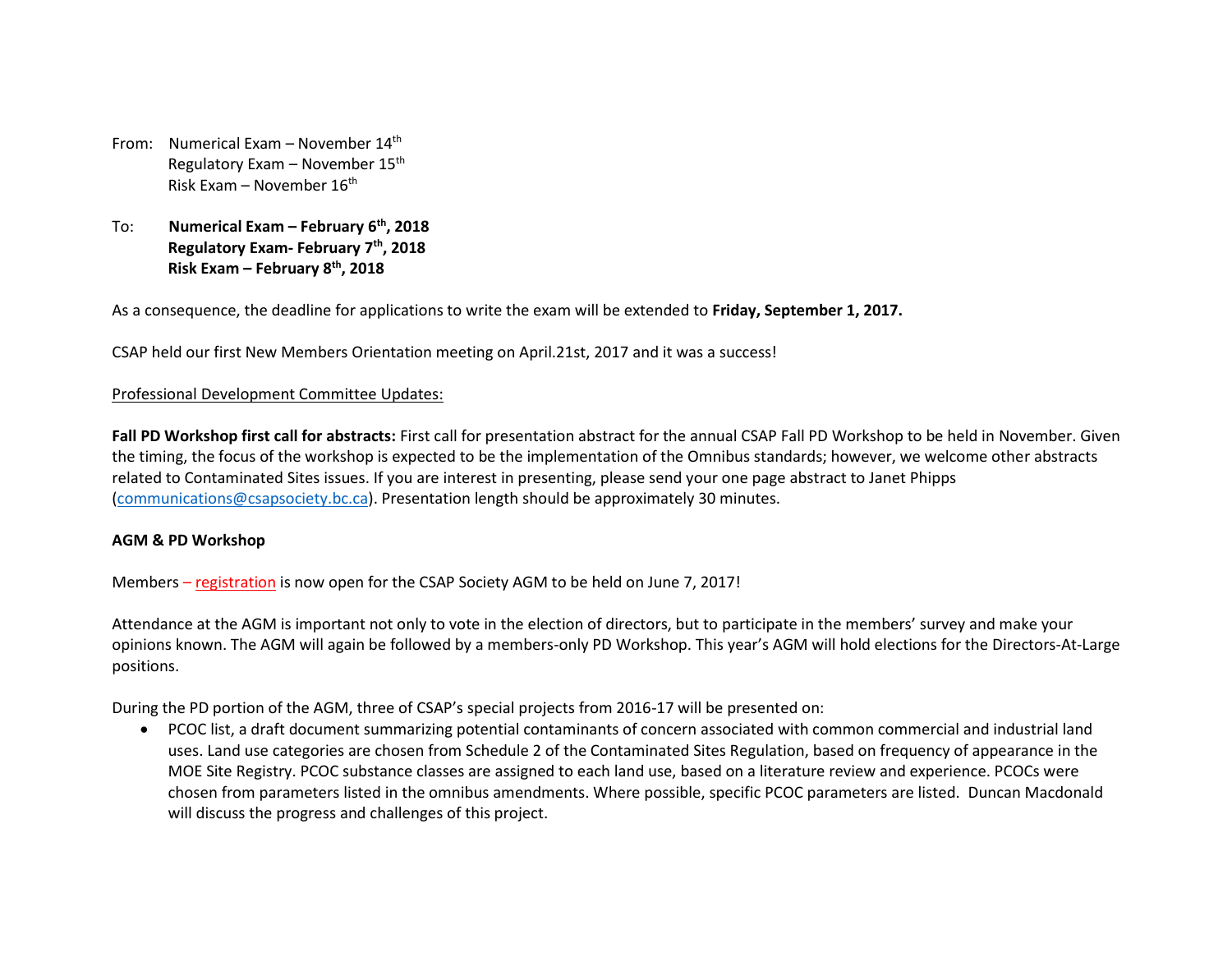• CSAP's GIS mapping system explained

The CSAP and MoE Contaminated Site Legal Instrument Mapping has many uses in assessment of contaminated sites, including:

- 1) Looking for a recent Determination, AiP or CoC anywhere in the province?
- 2) Need to know of any Water Use Determinations local to your site?
- 3) Do you have background soil or groundwater issues?
- 4) Does your site fall within the historic high water mark?
- 5) Has the site been infilled within the False Creek Flats?

If so, then check out the CS legal instrument mapping tool on CSAP's member portal.

CSAP Peat Project Presentation

Difficulties are arising during regulatory instrument submissions by Approved Professionals (APs) for adequate investigation and remediation of peat material, particularly with the issue of analytical methodologies and interpretation of results. The CSAP peat project scope included providing understanding and guidance regarding peat material, identifying limitations of current analytical methodologies when analysing for peat, completing a review of works by practitioners in British Columbia and other jurisdictions, and identifying recommendations for potential changes within the BC regulatory regime to address peat material. This presentation will provide an overview of the peat project and its findings, including review of definitions and characteristics of peat.

The Ministry of Environment will be presenting on the following in the afternoon session:

- Protocol 2 (Site Specific Soil Standards) update Annette Mortensen and Stephen Munzar
- Technical Guidance 4 (Vapour Investigation and Remediation) and Draft Protocol 22 update Heather Osachoff and Dave Williams
- Draft Protocol 27 (Soil Leaching Assessment) update Lavinia Zanini and Tony Gillett
- CSR Stage 10 Amendment Errata Glyn Fox (30 mins)

## See preliminary [PD Workshop Agenda](http://csapsociety.bc.ca/wp/wp-content/uploads/CSAP-2017-AGM_-Day-long-Preliminary-Agenda-v3-May-18-2017.pdf)

#### CSAP Event Calendar:

| <b>CSAP AGM &amp; PD Workshop</b> | June.7 <sup>th</sup> | Registration now open |
|-----------------------------------|----------------------|-----------------------|
|                                   |                      |                       |

**EXAM deadline Sept.1st** [More info](https://csapsociety.bc.ca/join/examinations/)

#### Industry Event Calendar: